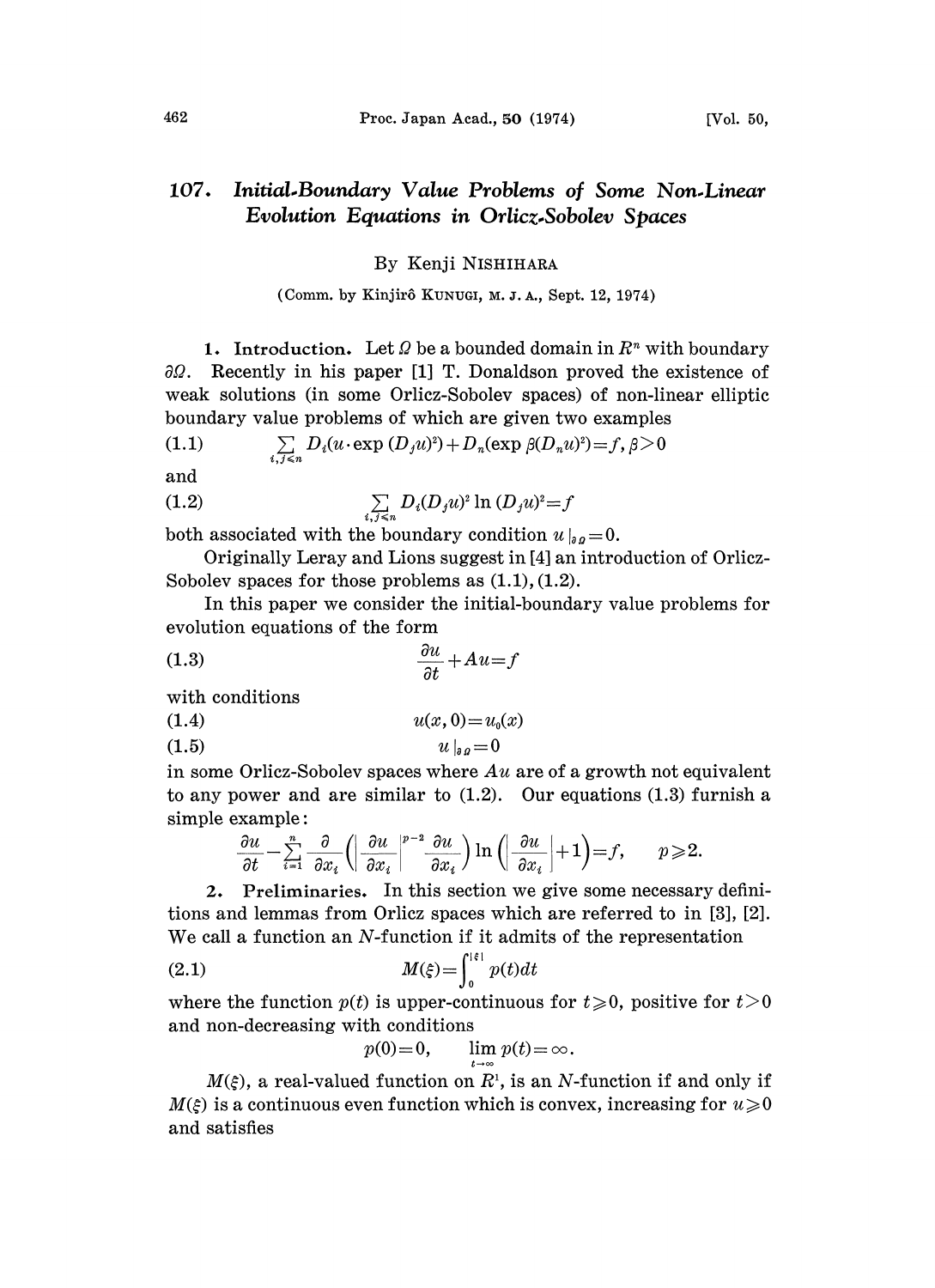No. 7] Initial-Boundary Value Problems 463

$$
\lim_{\varepsilon \to 0} \frac{M(\xi)}{\xi} = 0, \qquad \lim_{\varepsilon \to \infty} \frac{M(\xi)}{\xi} = \infty.
$$

 $N(\eta)$ , a real-valued function on  $R<sup>1</sup>$ , is said to be the complementary *N*-function to  $M(\xi)$  if it admits of the representation

(2.2) 
$$
N(\eta) = \int_0^{|\eta|} q(s) ds, \qquad q(s) = \sup \{t \, | \, p(t) \leq s\}.
$$

We denote  $M_1(\xi) \prec M_2(\xi)$  if there exist constants  $\xi_0 \geq 0$ ,  $k > 0$  such that  $M_1(\xi) \leqslant M_2(k\xi)$  for  $\xi \geqslant \xi_0$ .

 $M_1(\xi)$  and  $M_2(\xi)$  are said to be equivalent and written  $M_1(\xi) \sim M_2(\xi)$  if  $M_1(\xi) \prec M_2(\xi)$  and  $M_2(\xi) \prec M_1(\xi)$ .

We say an N-function  $M(\xi)$  satisfies the  $\Lambda_2$ -condition if there exist constants  $\xi_0 \geqslant 0$  and  $k>0$  such that

$$
M(2\xi) \leq k M(\xi) \qquad \text{for } \xi \geqslant \xi_0.
$$

The Orlicz class  $L_M(\Omega) = L_M$  is the set of functions  $u(x)$  such that  $\int_{a} M(u(x))dx < +\infty.$ 

The Orlicz space  $L_M^*(\Omega) = L_M^*$  is the linear hull of  $L_M$ .  $L_M^*$  is made a Banach space by the Luxemburg norm

$$
||u||_M = \inf \Big\{ k \, ; \, \int_{a} M\Big(\frac{u(x)}{k}\Big) dx \leq 1 \Big\}.
$$

If  $M(\xi)$  satisfies the  $\Lambda_{\xi}$ -condition, then  $L_M^* = L_M$  and  $L_M^*$  is separable.  $L_{M_1}^* \subset L_{M_2}^*$  holds if and only if  $M_2(\xi) \prec M_1(\xi)$ .  $L_M^*$  is reflexive if and only if  $M(\xi)$  and  $N(\eta)$  both satisfy the  $\Lambda$ -condition.

If  $\int_{\mathcal{C}} M(u(x))dx \leqslant C$  (we say,  $u(x)$  is "bounded in the mean"), then we have  $||u||_M \leq C+1$ . If  $\lim_{n\to\infty} ||u_n-u_0||_M=0$  for  $u_n, u_0 \in L_M$ , then

$$
\lim_{n\to\infty}\int_{\Omega}M(u_n(x)-u_0(x))dx=0
$$

(We eall this convergence "convergence in the mean").

Here and afterwards  $M(\xi) = \int_0^{|\xi|} p(t) dt$  is the given N-function which satisfies the  $A<sub>z</sub>$ -condition.

Examples.  $M_1(\xi) = |\xi|^r \ln(|\xi|+1)$   $(r \ge 1)$ ,  $M_2(\xi) = |\xi|^r$   $(r>1)$  are both *N*-functions satisfying the  $\Lambda_2$ -condition for all  $\xi$ .

3. Lemmas and main theorem.

Lemma 3.1.

$$
\hat{M}(\xi) = \int_0^{|\xi|} M(t) dt
$$

is the N-function and satisfies the  $\Lambda$ -condition. Moreover, the Nfunction  $\hat{N}(\eta)$  complementary to  $\hat{M}(\xi)$  satisfies the  $\Lambda$ -condition for all  $\eta$ and admits of the representation

$$
\hat{N}(\eta) = \int_0^{|\eta|} M^{-1}(t) dt.
$$

For the proof, see  $[3;$  Chap. I,  $\S 4$ , p. 25].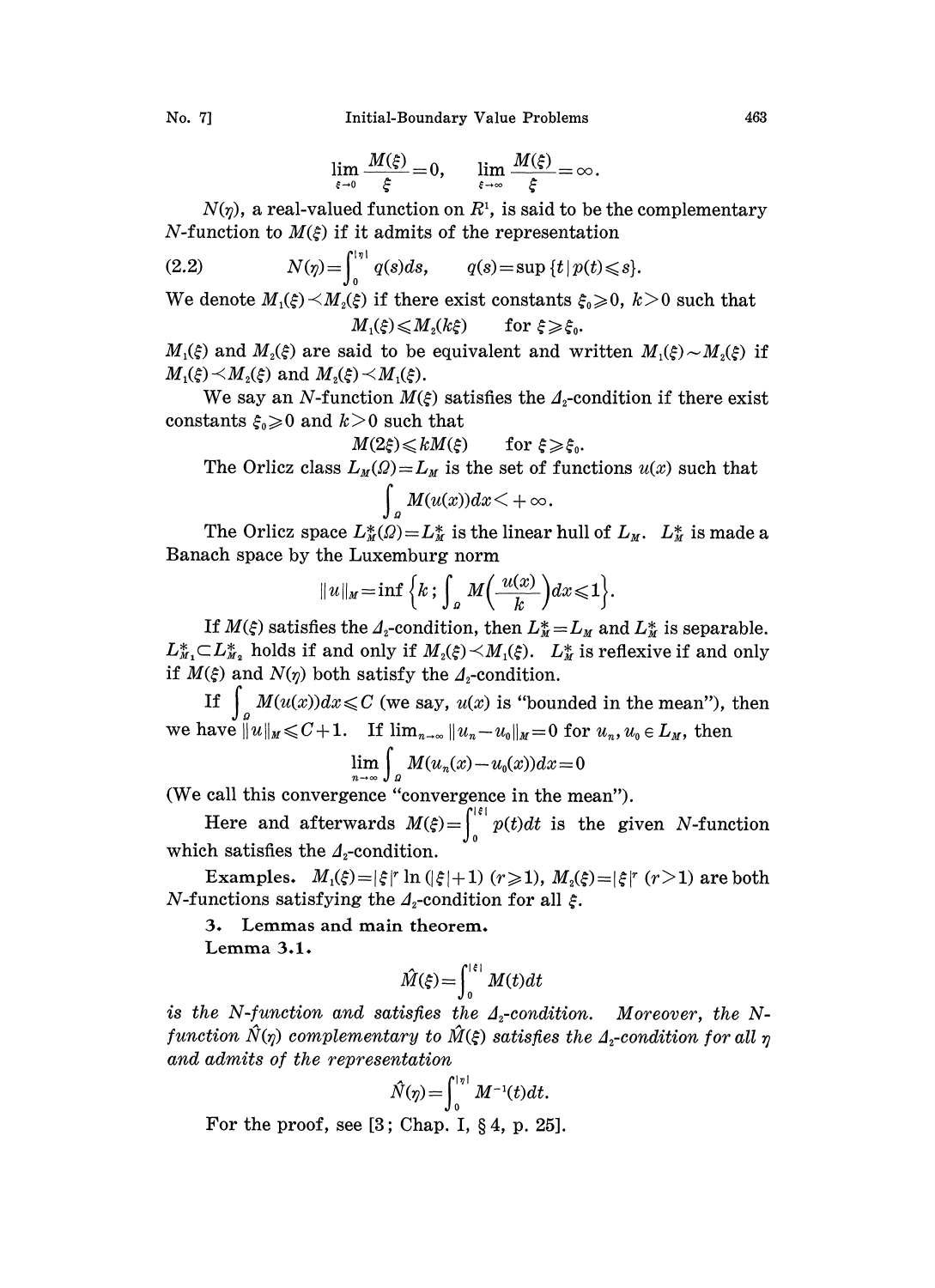Now define two functions  $\varphi(t)$ ,  $\varPhi(\xi)$  on  $R^1$  by

$$
\varphi(t) = tp(t), \qquad \Phi(\xi) = \int_0^{|\xi|} \varphi(t) dt.
$$

Then we have

Lemma 3.2.  $\Phi(\xi)$  is an N-function equivalent to  $\hat{M}(\xi)$  and satisfies the  $\Lambda_z$ -condition. Further, let  $\Psi(\eta)$  be the complementary N-function to  $\Phi(\xi)$  admitting of the representation

$$
\varPsi(\eta) = \int_0^{|\eta|} \psi(s) ds.
$$

Then  $\Psi(\eta)$  also satisfies the  $\Lambda_2$ -condition.

**Proof.** The N-function  $M(\xi)$  satisfies the  $\Lambda_2$ -condition if and only if there exist constants  $\alpha > 1$  and  $\xi_0 > 0$  such that, for  $\xi \geq \xi_0$ ,

$$
1{<}\frac{\xi p(\xi)}{M(\xi)}{<}\alpha
$$

 $([3; Chap. I, § 4, p. 24]).$  Thus follows that

$$
M(\xi) \leq \varphi(\xi) \leq M(\alpha \xi) \qquad \text{for } \xi \geqslant \xi
$$

 $M(\xi) \le \varphi(\xi) \le M(\alpha \xi)$  for  $\xi \ge \xi_0$ ,<br>that is,  $\hat{M}(\xi) \sim \Phi(\xi)$ . Hence  $\hat{N}(\eta) \sim \Psi(\eta)$  also holds. Q.E.D. **Lemma 3.3.** Let  $p(t)$  and  $q(s)$  be both continuous. If  $u(x) \in L_{\varphi}$ ,

then  $M(u(x)) \in L_w$ .

Proof. It is obvious that the inequality

$$
M(\xi)\!\leqslant\! \varphi\!\!\left(\frac{\varphi(\xi)}{p(\xi)}\right)
$$

holds for  $\xi > 0$ . Hence we have

$$
p(\xi)\psi(M(\xi))\leqslant\varphi(\xi)
$$

By integrating both sides from 0 to  $|\xi|$ , we obtain

$$
\varPsi(M(\xi)) \leq \varPhi(\xi) \quad \text{for all } \xi,
$$

i.e.

$$
\int_{a} \Psi(M(u(x))) dx \leq \int_{a} \Phi(u(x)) dx.
$$
 Q.E.D.  
Next we shall prove Poincaré's inequality for N-functions.

Lemma 3.4. Let  $M(\xi)$  be an N-function. If u is a function in  $L^*_M$  with compact support in  $\Omega$  such that  $\partial u/\partial x_i$  (in the sense of distribution)  $\in L^*_m$ . Then the following inequality holds:

$$
||u||_M \leq d \left\|\frac{\partial u}{\partial x_i}\right\|_M
$$

where d is the diameter of  $\Omega$ .

**Proof.** Since  $L^*_{\mathcal{U}} \subset L^1$ , by using Nikodym's theorem, we have

$$
u(x_1,\dots,x_n) = \int_{x_1}^{x_1} \frac{\partial u}{\partial x_1}(t,x_2,\dots,x_n) dt
$$
 a.e.

and

$$
|u(x)| \leqslant \int_{x_1}^{x_1'} \left| \frac{\partial u}{\partial x_1} \right| dx_1
$$

where  $x'_1 = \inf x_1, x''_1 = \sup x_1$  for  $x = (x_1, \dots, x_n) \in \text{supp } u$ , respectively.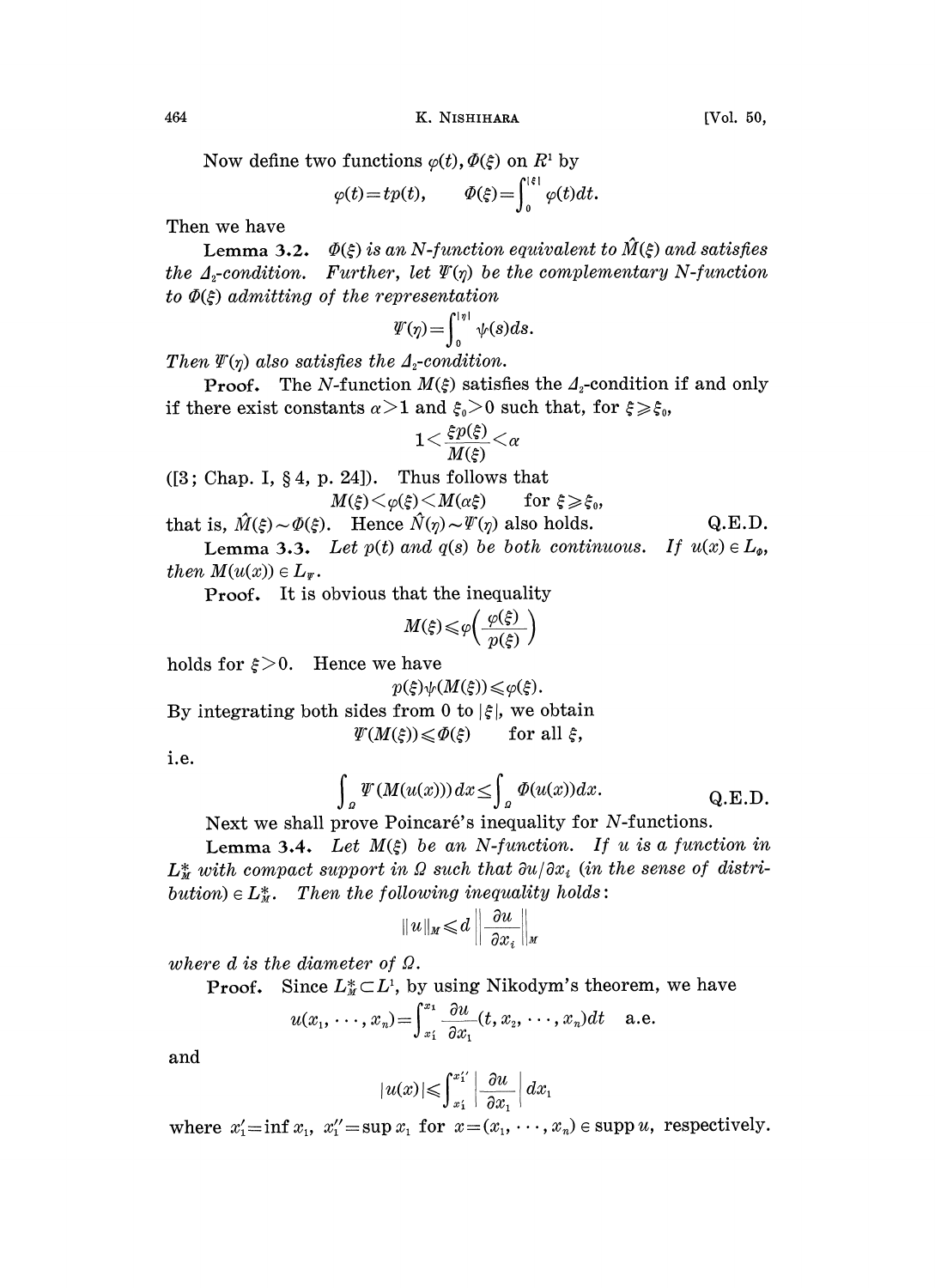By Jensen's integral inequality  $([3; Chap. II, §8, p. 62])$ 

$$
M\left(\frac{1}{x_1^{\prime\prime}-x_1^{\prime}}\frac{1}{k_0}u(x)\right) \leqslant M\left(\frac{1}{x_1^{\prime\prime}-x_1^{\prime}}\int_{x_1}^{x_1^{\prime\prime}}\left|\frac{1}{k_0}\frac{\partial u}{\partial x_1}\right|dx_1\right)
$$

$$
\leqslant \frac{1}{x_1^{\prime\prime}-x_1^{\prime}}\int_{x_1}^{x_1^{\prime\prime}}M\left(\frac{1}{k_0}\frac{\partial x}{\partial x_1}\right)dx_1
$$

where  $k_0 = ||\partial u / \partial x_1||_M$  (note the last term is finite). Hence

$$
\int_{a} M\left(\frac{1}{dk_{0}}u(x)\right)dx \leqslant \int_{a} M\left(\frac{1}{k_{0}}\frac{\partial u}{\partial x_{1}}\right)dx \leqslant 1
$$

i.e.  $||u||_M \le d k_0 = d||\partial u / \partial x_1||_M$ . Q.E.D.

Now we define the Orlicz-Sobolev space  $W^m L_{\phi}$  by the set of functions u such that

 $D^{\alpha}u$ (distributional derivatives)  $\in L_{\phi}$  for  $\alpha$  with  $|\alpha| \leq m$ . Then  $W^mL_{\phi}$ is a Banach space with respect to the norm

$$
||u||_m=\sum_{|\alpha|\leqslant m}||D^{\alpha}u||_{\varphi}.
$$

Let  $W_0^m L_{\phi}$  be the closure of  $\mathcal{D}$  in  $W^m L_{\phi}$  and let  $W^{-m} L_{\psi}$  be the dual space of  $W_0^m L_a$ .

Lemma 3.5.  $W^m L_{\varphi}$  is separable and reflexive.<br>Lemma 3.6.  $W^{-m} L_{\varphi}$  consists of distributions

 $W^{-m}L_v$  consists of distributions u of the form  $u=\sum\limits_{|a|\leq m}D^{\alpha}g_{a}$ 

where  $g_{\alpha} \in L_{\Psi}$  for  $\alpha$  with  $|\alpha| \leqslant m$ .

For the proofs of Lemma 3.5 and Lemma 3.6 see Lions [5; Chap I].

Main theorem. Let  $M(\xi)$  be given an N-function satisfying the  $\Lambda_z$ -condition and the functions p(t) in (2.1) and q(s) in (2.2) be continuous. And further let be given  $u_0(x) \in W_0^m L_{\varphi}$  and  $f(x, t) \in L^2(0, T; L^2)$ .

Then there exists one and only one (weak) solution  $u(x, t)$  of the equation

$$
\frac{\partial u}{\partial t} + \sum_{|a|=m} (-1)^m D^a(M(D^a u) \operatorname{sgn} D^a u) = f
$$
  

$$
u \in L^{\infty}(0, T; W_0^m L_{\phi})
$$
  

$$
\frac{\partial u}{\partial t} \in L^2(0, T; L^2)
$$

satisfying

$$
u\in L^\infty(0,\,T\,;\,W_0^mL_\phi)\\ {\partial u}/{\partial t}\in L^2(0,\,T\,;\,L^2)\\ u(0)\!=\!u_0.
$$

4. Proof of main theorem. Put

$$
Au = \sum_{|u|=m} (-1)^m D^u(M(D^s u) \operatorname{sgn} D^s u).
$$

First we show that A is monotone, hemi-continuous and bounded operator from  $W_0^m L_{\phi} \to W^{-m} L_{\psi}$ . Then last assertion follows directly from Hölder's inequality ([3; Chap. II, p. 74, p. 80]), Lemma 3.3 and Lemma 3.5. For the first assertion, since  $M$  is even and increasing, we have  $(M(\xi)$  sgn  $\xi - M(\eta)$  sgn  $\eta$ ) $(\xi - \eta) \geq 0$ 

for any  $\xi, \eta \in R^1$ . Hence A is monotone. Finally, since

$$
(M(\xi) \text{ sgn } \xi - M(\eta) \text{ sgn } \eta)(\xi - \eta) \geqslant 0
$$
  

$$
\xi, \eta \in R^1. \quad \text{Hence } A \text{ is monotone. Finally, since}
$$
  

$$
|(A(u+\varepsilon v), w)| \leqslant \sum_{|\alpha| = m} \int_{\Omega} M(|D^{\alpha}u| + \varepsilon |D^{\alpha}v|) |D^{\alpha}w| dx
$$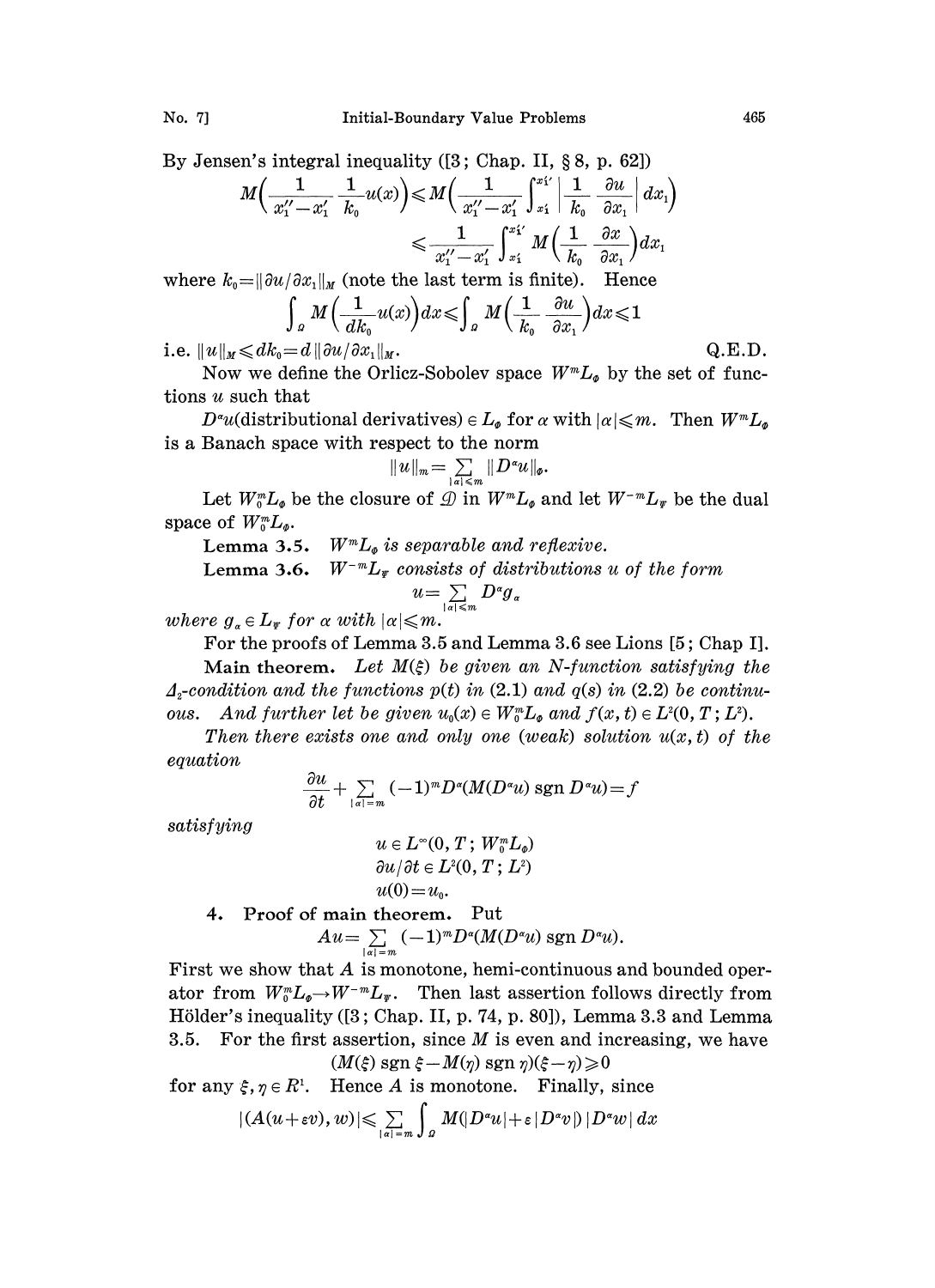466 K. NISHIHARA

$$
\leqslant \sum_{|\alpha|=m} \int_{\Omega} \left( \frac{\Psi(M(|D^{\alpha}u| + |D^{\alpha}v|) + \Phi(D^{\alpha}w))dx}{\sum_{|\alpha|=m} \int_{\Omega} \left( \Phi(|D^{\alpha}u| + |D^{\alpha}v|) + \Phi(D^{\alpha}w) \right)dx}
$$

for any u, v and w in  $W_0^m L_{\varrho}$  and any  $0 \lt \varepsilon \leq 1$ , A is hemicontinuous by Lebesgue's convergence theorem.

We shall employ the Galerkin's method. Let  $\{w_j\}_{j=1,2,\dots}$  be a complete system of functions in  $W_0^m L_{\varphi}$ . We look for approximate solutions  $u(x, t)$  in the form

$$
u_{\nu}(t) = \sum_{j=1}^{\nu} g_{j\nu} w_j
$$

where the unknown functions  $g_{i\nu}$  are to be determined by the following ordinary differential system

(4.1)  $(u'_s(t), w_j) + \sum_{|a|=m} (M(D^a u_s) \operatorname{sgn} D^a u_s, D^a w_j) = (f(t), w_j), \quad 1 \leq j \leq \nu$ with initial condition

$$
u_{\mathbf{v}}(0) = u_{\mathbf{0}\mathbf{v}} = \sum_{j=1}^{\mathbf{v}} \alpha_{j\mathbf{v}} w_j
$$

where

 $u_{0\nu} \rightarrow u_0$  in  $W_0^m L_\varphi$  strongly as  $\nu \rightarrow \infty$ .

Then we obtain the following a priori estimates:

(4.2) 
$$
\|u_{\nu}\|_{L^{\infty}(0,T;W_{0}^{m}L_{\varnothing})}\leq C
$$
  
(4.3) 
$$
\|u'_{\nu}\|_{L^{2}(0,T;L^{2})}\leq C.
$$

In fact, multiplying (4.1) by  $g'_{j_v}$  and summing up the resulting equations from  $j = 1$  to  $\nu$  imply

$$
\begin{aligned} \|u_\flat'(t)\|_{\scriptscriptstyle{L^2}}^2&+\sum_{|s|=m}\int_{\scriptscriptstyle{B}}\,(\hat{M}(D^s u_\flat(t))'dx\!=\!(f(t),u_\flat'(t))\\ &\leqslant\frac{1}{2}\,\|f(t)\|_{\scriptscriptstyle{L^2}}^2+\frac{1}{2}\,\|u_\flat'(t)\|_{\scriptscriptstyle{L^2}}^2.\end{aligned}
$$

Integrating in <sup>t</sup> both sides we have

$$
\frac{1}{2}||u'_{\nu}||_{L^{2}(0,T;L^{2})}^{2}+\sum_{|\alpha|=m}\int_{\Omega}\hat{M}(D^{\alpha}u_{\nu}(t))dx \leqslant C.
$$

Thus a priori estimates (4.2), (4.3) are obtained in virtue of Lemmas 3.2 and 3.4.

Hence there exist a function u and a subsequence  $\{u_{\mu}\}\$  of  $\{u_{\nu}\}\$  such that

| $u_{\mu} \rightarrow u$ in $L^{\infty}(0, T; W_0^m L_{\phi})$ | weakly star, |
|---------------------------------------------------------------|--------------|
| $u'_u \rightarrow u'$ in $L^2(0, T; L^2)$                     | weakly,      |
| $u_{\mu}(T) \rightarrow u(T)$ in $W_0^m L_{\varphi}$          | weakly       |

and

$$
Au_{\mu}\to \chi \text{ in } L^{\infty}(0,T\,;\,W^{-m}L_{\Psi}) \qquad \text{weakly star}.
$$

Hemi-continuity and monotonicity of A yield  $\chi = Au$  ([6; Chap. II, p. 160]) which implies the function  $u$  is a desired solution.

The uniqueness part follows from the monotonycity of A, as usual.